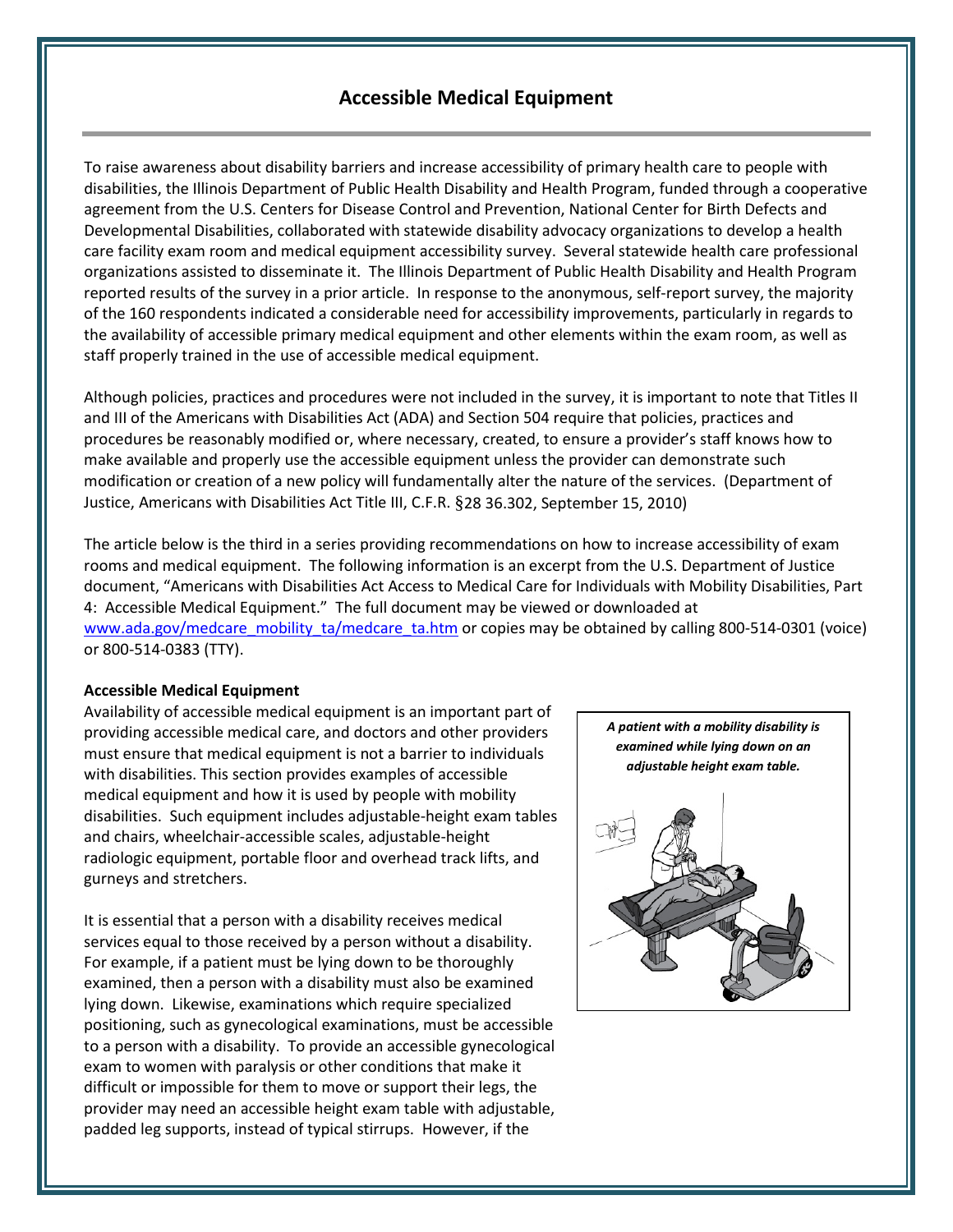examination or procedure does not require that a person lie down (for example, an examination of the face or an X-ray of the hand), then using an exam table is not necessarily important to the quality of the medical care and the patient may remain seated.

Evaluating the existing equipment available, the space within the examination room, the size of the practice and staff, and the patient population is necessary to determine the equipment needed to provide accessible medical care.

## **Exam Tables and Chairs**

Traditional fixed-height exam tables and chairs (also called treatment tables or procedure tables) are too high for many people with a mobility disability to use. Individuals with mobility disabilities often need to use an adjustable-height table which, when positioned at a low height, allows them to transfer from a wheelchair. A handle or support rail is often needed along one side of the table for stability during a transfer and during the examination.

Individuals transfer to and from adjustable-height exam tables and chairs differently. Some will be able to transfer on their own by standing up from a mobility device, pivoting, and sitting down on the exam table. Those using walkers may simply walk to the exam table and sit down, while others with limited mobility may walk more slowly and need a steadying arm or hand to help with balance and sitting down. Some people using wheelchairs may be able to independently transfer to the table or chair, while others will need assistance from a staff member. Transfers may also require use of equipment, such as a transfer board or patient lift.

An accessible exam table or chair should have at least the following:

- ability to lower to the height of the wheelchair seat, 17-19 inches, or lower, from the floor; and
- elements to stabilize and support a person during transfer and while on the table, such as rails, straps, stabilization cushions, wedges, or rolled up towels.

Once a patient has transferred, staff should ask if assistance is needed -- some patients may need staff to stay and help undress or stabilize them on the table. Never leave the patient unattended unless the patient says they do not need assistance.

Different types of exam tables are used for different purposes. Some exam tables fold into a chair-like position; others remain flat. Either type can be used by people with disabilities with the right accessible features and table accessories. Pillows, rolled up towels, or foam wedges may be needed to stabilize and position the patient on the table. Tilt, adjustability, and headrests, footrests, and armrests may make the examination more accessible for the patient and also easier for the doctor.



*An adjustable height exam table equipped with adjustable padded leg supports.*





*A patient with a mobility disability is examined while lying down on an adjustable height exam table.*